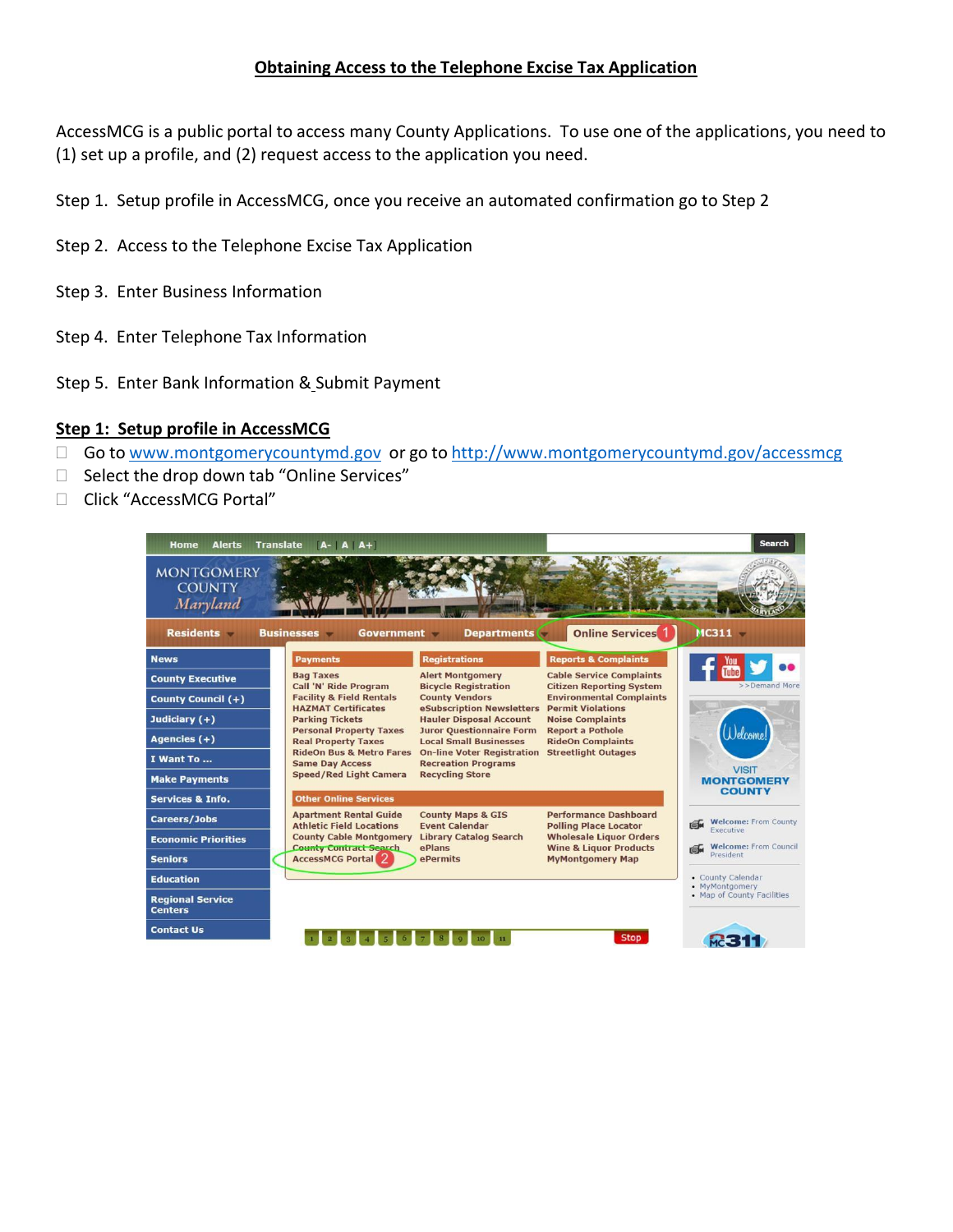| User".                  |                                                                                             |  |
|-------------------------|---------------------------------------------------------------------------------------------|--|
|                         | UNAUTHORIZED ACCESS IS PROHIBITED AND PUNISHABLE BY LAW!                                    |  |
|                         | <b>Sign in to AccessMCG Extranet</b>                                                        |  |
|                         | Your Email:                                                                                 |  |
|                         |                                                                                             |  |
|                         | Password:                                                                                   |  |
|                         | Log In                                                                                      |  |
|                         |                                                                                             |  |
|                         |                                                                                             |  |
|                         |                                                                                             |  |
|                         | <b>Forgot Password?</b><br><b>County Has Setup My Account</b><br>accessMCG                  |  |
|                         | <b>Register New User</b><br><b>My Account</b><br>extranet                                   |  |
|                         | application portal                                                                          |  |
|                         |                                                                                             |  |
|                         |                                                                                             |  |
|                         |                                                                                             |  |
| Select the "Individual" |                                                                                             |  |
| role.                   |                                                                                             |  |
|                         | Read this First: If you received a temporary username and password                          |  |
|                         | from the County (e-g., Ex-Employee, Supplier), please click here.                           |  |
|                         |                                                                                             |  |
|                         |                                                                                             |  |
|                         |                                                                                             |  |
|                         | If you are registering for personal, individual purpose and not for business                |  |
|                         | purpose:                                                                                    |  |
|                         | Please select one of the options below that best describes your activities with the County. |  |
|                         | <b>Your Role</b>                                                                            |  |
|                         | C Individual Individual                                                                     |  |
|                         | O Student Student                                                                           |  |
|                         | O Volunteer Volunteer                                                                       |  |
|                         | O Former County Employee Former County Employee                                             |  |
|                         |                                                                                             |  |
|                         | Select Individual Role                                                                      |  |
|                         |                                                                                             |  |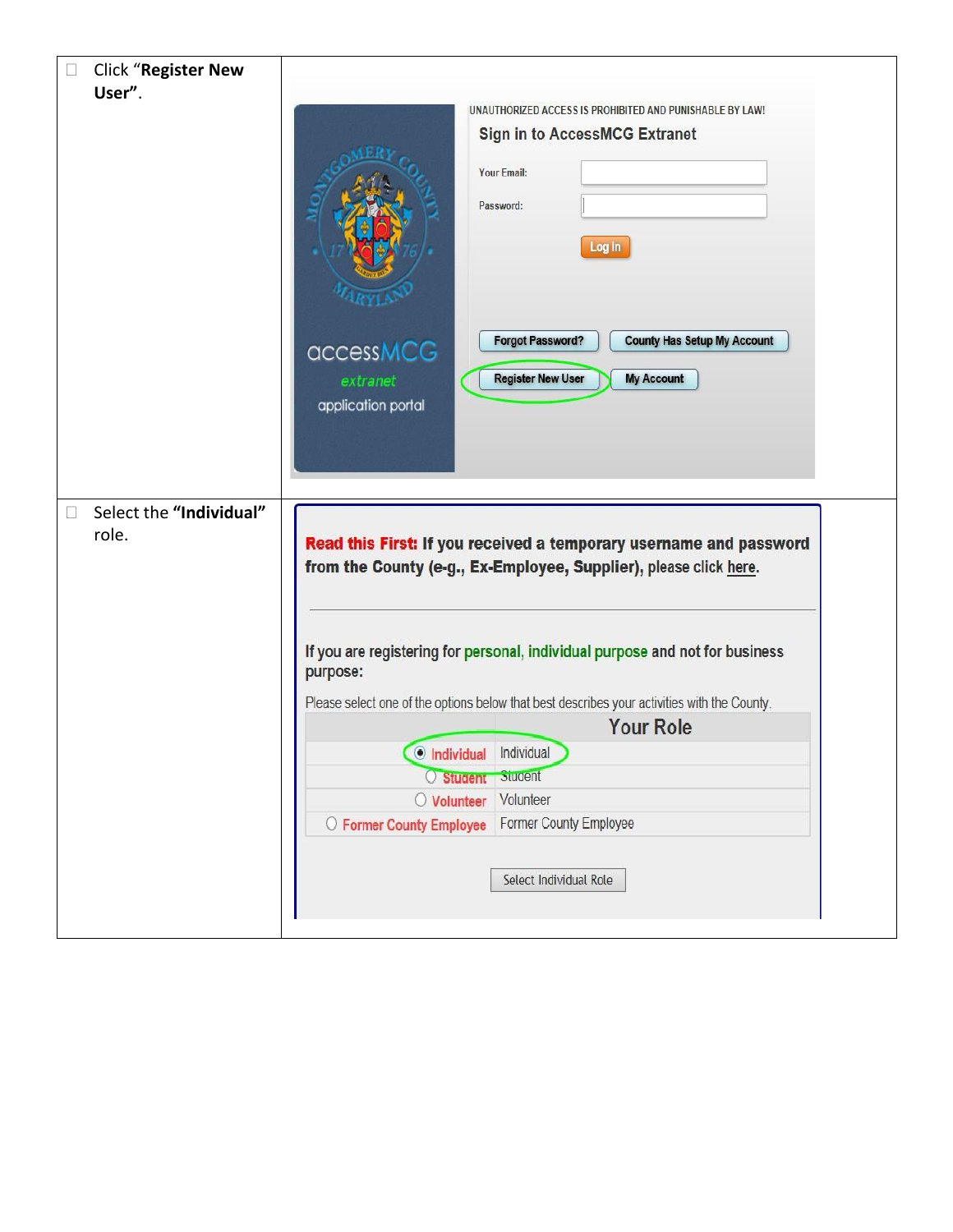| Fill in required fields<br>$\Box$ |                                                                                                                     |                                                                                                  |                                                   |  |
|-----------------------------------|---------------------------------------------------------------------------------------------------------------------|--------------------------------------------------------------------------------------------------|---------------------------------------------------|--|
| and then select                   | To register a new account, please complete the following form.                                                      |                                                                                                  |                                                   |  |
| "Create".                         | Your password must conform to specific requirements: If you must write it down, be sure to keep it in a safe place. |                                                                                                  |                                                   |  |
| <b>Please Note:</b>               | Show Me Password Rules                                                                                              |                                                                                                  |                                                   |  |
| <b>Email Address:</b>             | <b>Email Address is required</b>                                                                                    |                                                                                                  |                                                   |  |
| Do NOT use your MCG               | If Registering with County for a Business Reason?                                                                   |                                                                                                  | <b>Please Read!</b>                               |  |
| email address if you have         |                                                                                                                     |                                                                                                  |                                                   |  |
|                                   | <b>Email Address</b>                                                                                                |                                                                                                  | * This will be your login id.                     |  |
| one.                              | <b>First name</b>                                                                                                   |                                                                                                  |                                                   |  |
| Department:                       | <b>Last name</b><br><b>Telephone Number</b>                                                                         | $\pmb{\ast}$<br>$\star$                                                                          |                                                   |  |
| Contractors, Interns              | <b>Business/Company</b>                                                                                             | $\pmb{\times}$<br><b>County Student</b>                                                          |                                                   |  |
| and Volunteers - HHS              | <b>Department</b>                                                                                                   |                                                                                                  |                                                   |  |
| Retirees - None                   | <b>Job Title</b>                                                                                                    |                                                                                                  |                                                   |  |
| Partners - Name of<br>—           | <b>Street Address</b>                                                                                               | $\pmb{\ast}$                                                                                     |                                                   |  |
| your organization                 | City<br><b>State</b>                                                                                                | $\star$                                                                                          |                                                   |  |
| Password:                         | <b>Zip Code</b>                                                                                                     |                                                                                                  |                                                   |  |
| Requirements-at least             |                                                                                                                     |                                                                                                  | * Please check Password Rules above to            |  |
| 8 characters long; must           | <b>New Password</b>                                                                                                 |                                                                                                  | make sure your password meets the<br>requirements |  |
| include at least 1 letter,        | <b>Confirm Password</b>                                                                                             |                                                                                                  |                                                   |  |
|                                   | Require your input                                                                                                  |                                                                                                  |                                                   |  |
| 1 number and 1                    | <b>Email Address is required</b>                                                                                    |                                                                                                  |                                                   |  |
| symbol.                           |                                                                                                                     |                                                                                                  |                                                   |  |
| For additional information,       |                                                                                                                     | Clear<br>Restart<br>Create                                                                       | Cancel                                            |  |
| click "Show me Password           |                                                                                                                     |                                                                                                  |                                                   |  |
| Rules" at the top-left of         |                                                                                                                     |                                                                                                  |                                                   |  |
| the screen.                       |                                                                                                                     |                                                                                                  |                                                   |  |
| When you have<br>$\Box$           |                                                                                                                     |                                                                                                  |                                                   |  |
|                                   | * Require your input                                                                                                |                                                                                                  |                                                   |  |
| completed creating the            |                                                                                                                     | Your account is ready to be created. Continue when ready.                                        |                                                   |  |
| password, the                     |                                                                                                                     |                                                                                                  |                                                   |  |
| following message will            | Create                                                                                                              | Clear<br><b>Restart</b>                                                                          | Cancel                                            |  |
| appear at the bottom              |                                                                                                                     |                                                                                                  |                                                   |  |
| of the page.                      |                                                                                                                     |                                                                                                  |                                                   |  |
| Click "Create".                   |                                                                                                                     |                                                                                                  |                                                   |  |
| A security code will be<br>$\Box$ |                                                                                                                     |                                                                                                  |                                                   |  |
| e-mailed to you. Copy             |                                                                                                                     |                                                                                                  |                                                   |  |
| and paste the code as             | security code here.                                                                                                 | To verify your identity, a security code has been sent to your email address. Please enter the   |                                                   |  |
| show in the screen                |                                                                                                                     | Note: In case you cannot enter the security code right away, the email contains details to enter |                                                   |  |
| below and hit "Enter".            | code at later time.                                                                                                 |                                                                                                  |                                                   |  |
|                                   | mail service might have marked security related mails as Spam.                                                      | If you do not receive an email within 15 minutes, please check your Spam/Junk folder -- your     |                                                   |  |
|                                   |                                                                                                                     |                                                                                                  |                                                   |  |
|                                   |                                                                                                                     |                                                                                                  |                                                   |  |
|                                   | Code                                                                                                                |                                                                                                  |                                                   |  |
|                                   |                                                                                                                     |                                                                                                  |                                                   |  |
|                                   |                                                                                                                     |                                                                                                  |                                                   |  |
|                                   |                                                                                                                     | Clear<br>Cancel<br>Enter                                                                         |                                                   |  |
|                                   |                                                                                                                     |                                                                                                  |                                                   |  |
|                                   |                                                                                                                     |                                                                                                  |                                                   |  |
|                                   |                                                                                                                     |                                                                                                  |                                                   |  |
|                                   |                                                                                                                     |                                                                                                  |                                                   |  |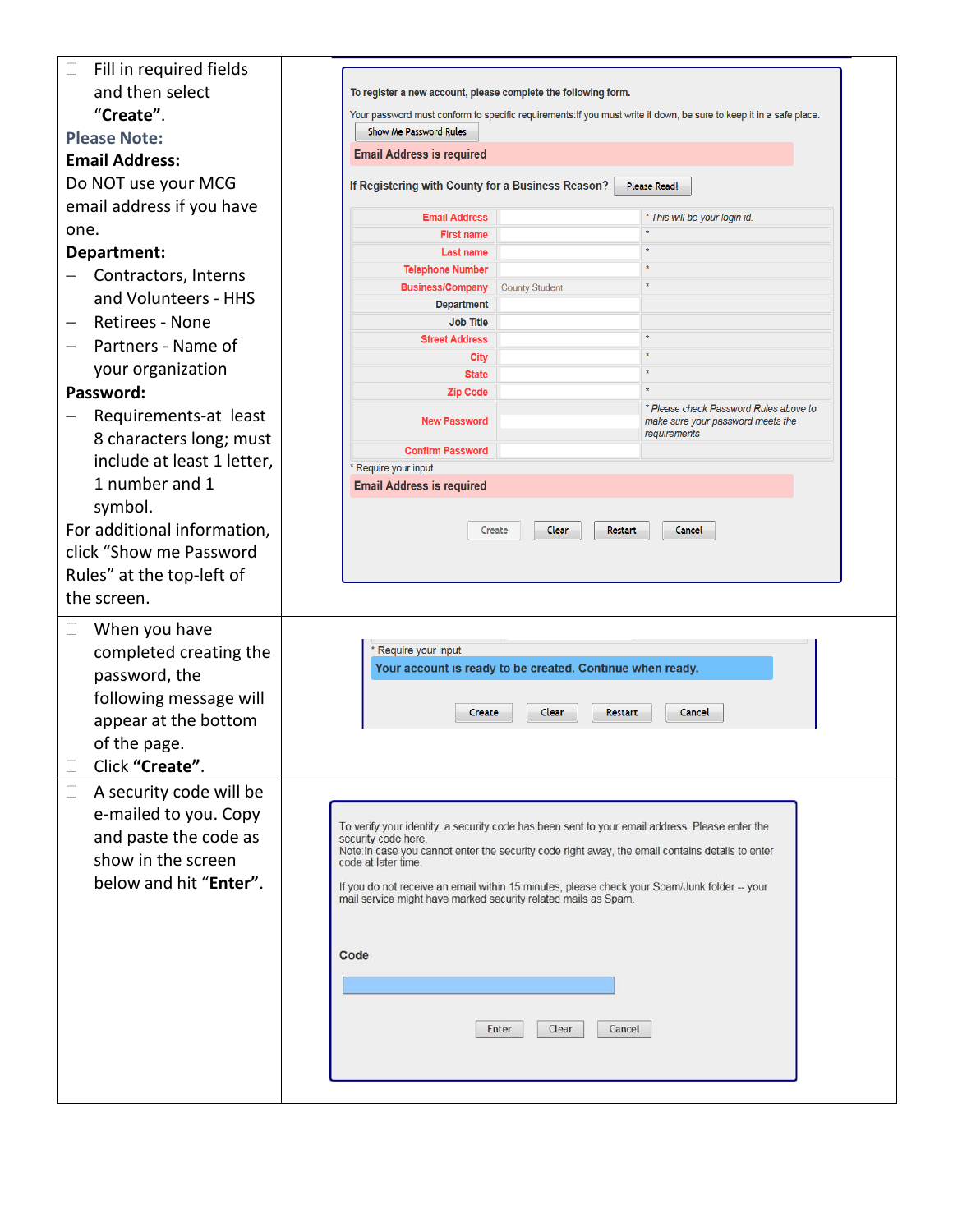| Select "I Agree" and<br>then hit "Continue".            | <b>New User Registration</b><br>AccessMCG Extranet Account Self Service<br><b>WARNING</b> Unauthorized access is prohibited and punishable by law!<br>This is a Montgomery County, MD information system. Providing false information, creating fake<br>IDs, or failing to answer all questions truthfully and completely may be grounds for<br>disqualification. Falsifying county information access, attempting to violate the privacy of others,<br>or attempting to compromise the operation of this system may be punishable by law as<br>appropriate.<br>Please confirm that you have furnished correct information about you with the registration<br>process.<br>$\Box$   Agree<br>Continue<br>Logout |
|---------------------------------------------------------|----------------------------------------------------------------------------------------------------------------------------------------------------------------------------------------------------------------------------------------------------------------------------------------------------------------------------------------------------------------------------------------------------------------------------------------------------------------------------------------------------------------------------------------------------------------------------------------------------------------------------------------------------------------------------------------------------------------|
| You will then see the<br>$\Box$<br>following screen.    | <b>Success</b>                                                                                                                                                                                                                                                                                                                                                                                                                                                                                                                                                                                                                                                                                                 |
| Click the "Continue"<br>$\Box$                          | <b>AccessMCG Extranet Account Self Service</b>                                                                                                                                                                                                                                                                                                                                                                                                                                                                                                                                                                                                                                                                 |
| button.                                                 | Your new user account has been successfully created!<br>You will recieve a confirmation email shortly.<br>Setup Now!: Please Continue to setup your secret questions and answers to help you manage<br>your account in future.<br>Continue                                                                                                                                                                                                                                                                                                                                                                                                                                                                     |
| Select a question from<br>$\Box$<br>each of the 3 drop- | <b>Setup Password Responses</b>                                                                                                                                                                                                                                                                                                                                                                                                                                                                                                                                                                                                                                                                                |
| down boxes below and<br>then click "Save                | <b>AccessMCG Extranet Account Self Service</b>                                                                                                                                                                                                                                                                                                                                                                                                                                                                                                                                                                                                                                                                 |
| Responses".                                             | In the event that you forget your password, you can recover your password by answering<br>questions known only to you.                                                                                                                                                                                                                                                                                                                                                                                                                                                                                                                                                                                         |
|                                                         | <b>WARNING</b> Please make sure to remember the answers. This is <b>CRITICAL</b><br>Please choose your questions and answers that can be used to verify your identity in case you<br>forget your password. Because the answers to these questions can be used to access your<br>account, be sure to supply answers that are not easy for others to guess or discover.                                                                                                                                                                                                                                                                                                                                          |
|                                                         | Please type your security responses                                                                                                                                                                                                                                                                                                                                                                                                                                                                                                                                                                                                                                                                            |
|                                                         | What is the name of your favorite pet?<br>$\check{ }$                                                                                                                                                                                                                                                                                                                                                                                                                                                                                                                                                                                                                                                          |
|                                                         | What city or town were you born in?<br>$\check{ }$                                                                                                                                                                                                                                                                                                                                                                                                                                                                                                                                                                                                                                                             |
|                                                         | $\mathcal{D}$                                                                                                                                                                                                                                                                                                                                                                                                                                                                                                                                                                                                                                                                                                  |
|                                                         | In what city or town was your first job?<br>$\check{ }$                                                                                                                                                                                                                                                                                                                                                                                                                                                                                                                                                                                                                                                        |
|                                                         | $\mathcal{D}$<br>Note: Your answers can be in any case (case insensitive).                                                                                                                                                                                                                                                                                                                                                                                                                                                                                                                                                                                                                                     |
|                                                         | Save Responses<br>Clear<br>Cancel<br>Home                                                                                                                                                                                                                                                                                                                                                                                                                                                                                                                                                                                                                                                                      |
|                                                         |                                                                                                                                                                                                                                                                                                                                                                                                                                                                                                                                                                                                                                                                                                                |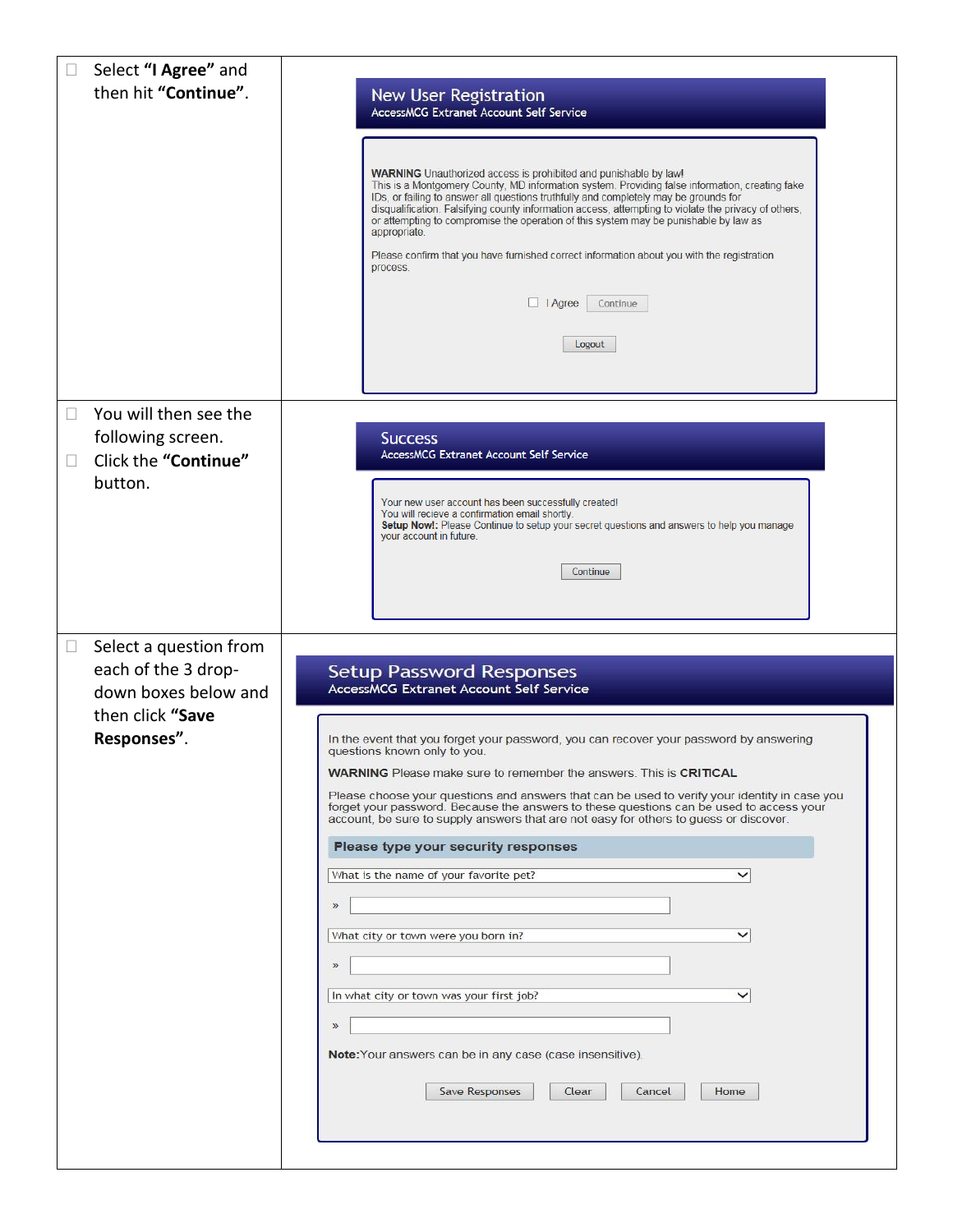| Click "Confirm<br>П<br>Responses" to |                                         | <b>Confirm Password Responses</b>                                                                                                                                       |
|--------------------------------------|-----------------------------------------|-------------------------------------------------------------------------------------------------------------------------------------------------------------------------|
|                                      | continue.                               | AccessMCG Extranet Account Self Service                                                                                                                                 |
|                                      |                                         |                                                                                                                                                                         |
|                                      |                                         | Be sure your answers and questions are correct.                                                                                                                         |
|                                      |                                         | <b>WARNING</b> Please make sure to remember the answers. This is <b>CRITICAL</b>                                                                                        |
|                                      |                                         | Check the spelling and punctuation. In the event you forget your password, you will need to type<br>in the exact answers to the questions below.                        |
|                                      |                                         | What is the name of your favorite pet?                                                                                                                                  |
|                                      |                                         |                                                                                                                                                                         |
|                                      |                                         | What city or town were you born in?                                                                                                                                     |
|                                      |                                         |                                                                                                                                                                         |
|                                      |                                         | In what city or town was your first job?                                                                                                                                |
|                                      |                                         |                                                                                                                                                                         |
|                                      |                                         |                                                                                                                                                                         |
|                                      |                                         | <b>Confirm Responses</b><br>Cancel                                                                                                                                      |
|                                      |                                         | <b>Go Back</b>                                                                                                                                                          |
|                                      |                                         |                                                                                                                                                                         |
|                                      |                                         |                                                                                                                                                                         |
|                                      |                                         |                                                                                                                                                                         |
| $\Box$                               | Your profile has now                    |                                                                                                                                                                         |
|                                      | been created. A<br>confirmation will be | <b>Success</b><br><b>AccessMCG Extranet Account Self Service</b>                                                                                                        |
|                                      | e- mailed to you.                       |                                                                                                                                                                         |
| $\Box$                               | Once you receive                        | Your secret questions and answers have been successfully saved. If you ever forget your<br>password, you can use the answers to these questions to reset your password. |
|                                      | the e-mail                              | Continue to logout now.                                                                                                                                                 |
|                                      | confirmation goto                       | Account changes are effective immediately. However, please allow 60                                                                                                     |
|                                      | Step 2.                                 | minutes for all Apps be updated.                                                                                                                                        |
|                                      |                                         | Continue                                                                                                                                                                |
|                                      |                                         |                                                                                                                                                                         |
|                                      |                                         |                                                                                                                                                                         |
|                                      |                                         |                                                                                                                                                                         |
|                                      |                                         |                                                                                                                                                                         |
|                                      |                                         |                                                                                                                                                                         |
|                                      |                                         |                                                                                                                                                                         |
|                                      |                                         |                                                                                                                                                                         |
|                                      |                                         |                                                                                                                                                                         |
|                                      |                                         |                                                                                                                                                                         |
|                                      |                                         |                                                                                                                                                                         |
|                                      |                                         |                                                                                                                                                                         |
|                                      |                                         |                                                                                                                                                                         |
|                                      |                                         |                                                                                                                                                                         |
|                                      |                                         |                                                                                                                                                                         |
|                                      |                                         |                                                                                                                                                                         |
|                                      |                                         |                                                                                                                                                                         |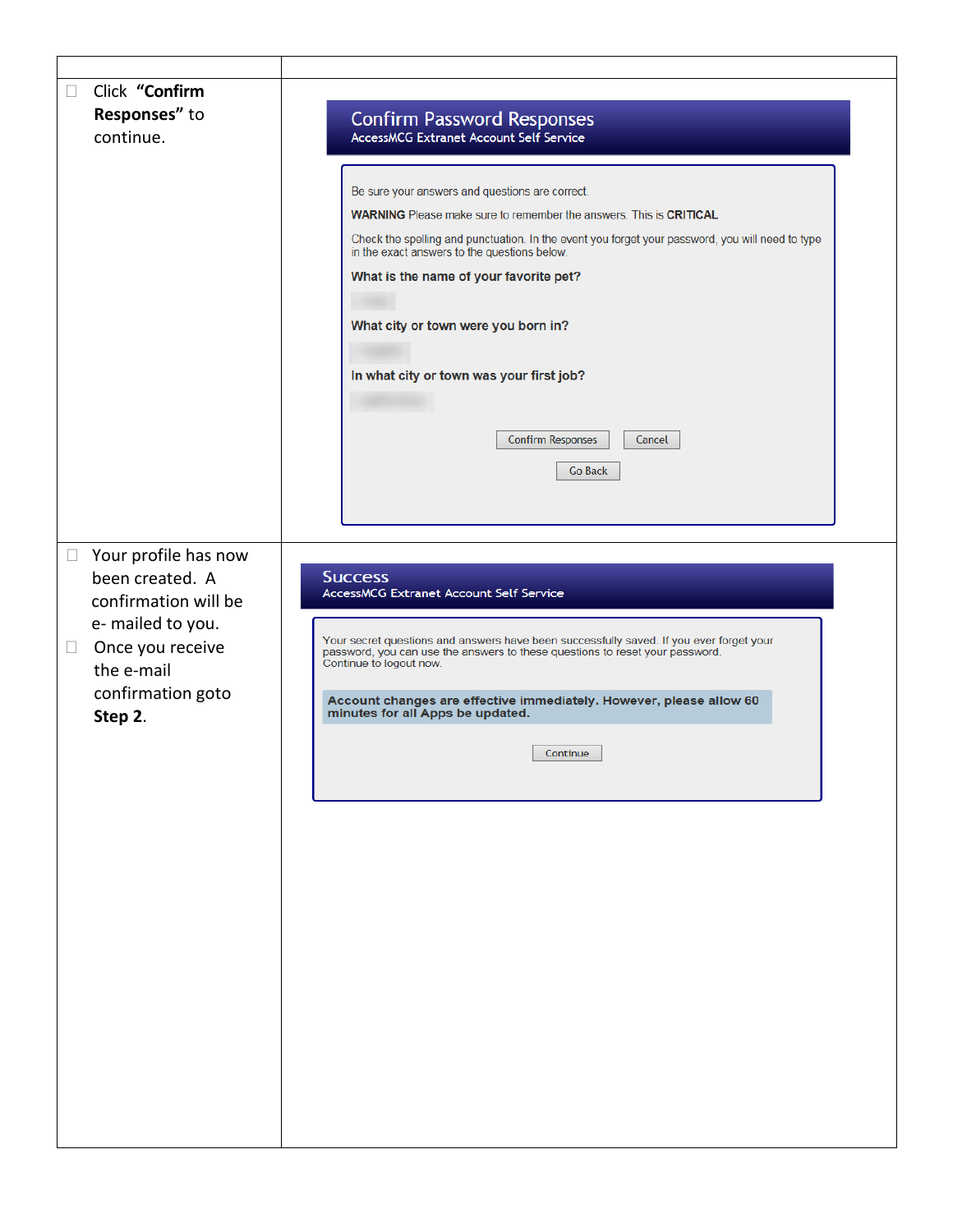## **Step 2: Access to the Telephone Excise Tax Application**

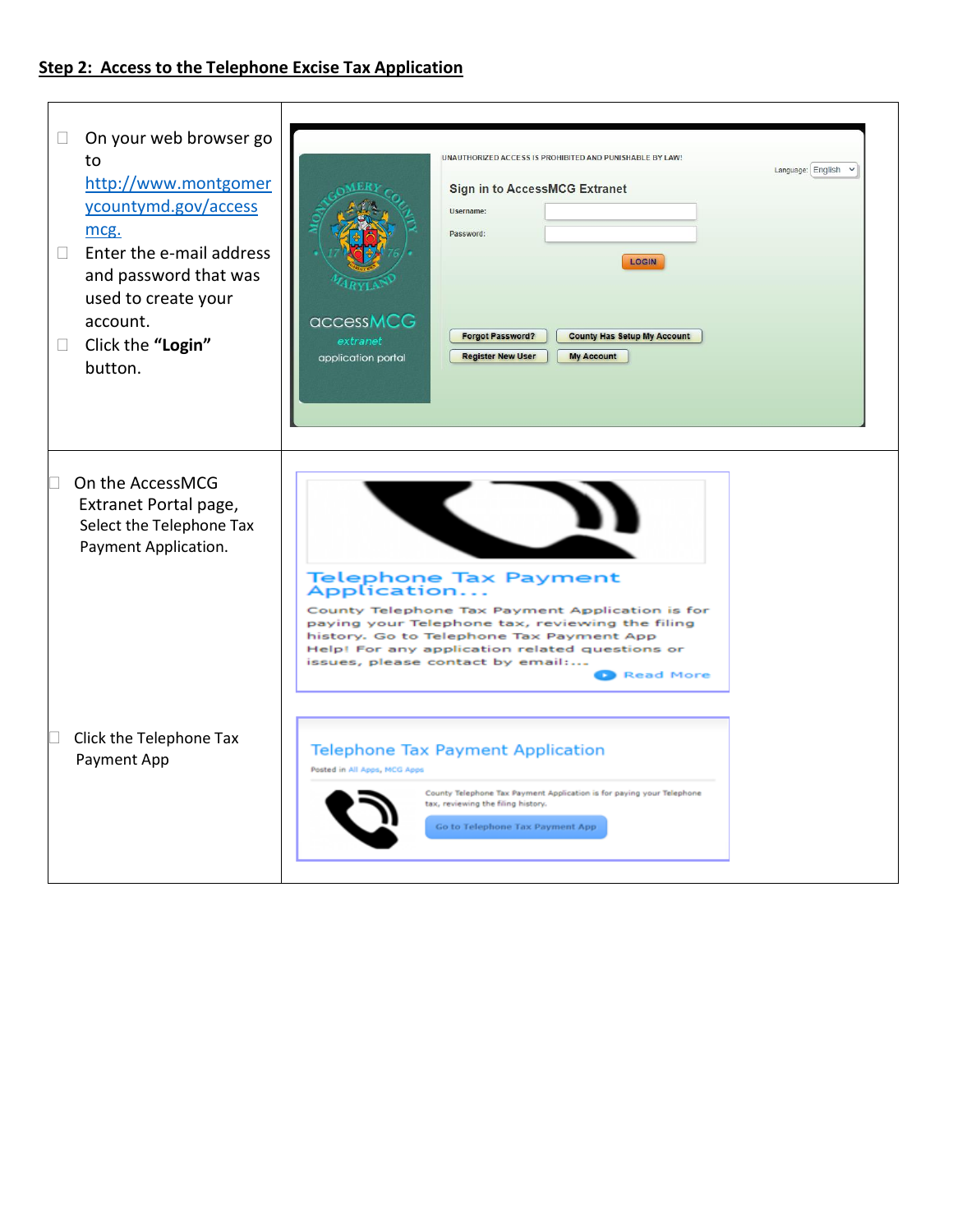#### **Step 3: Enter Business Information**

 $\Box$  Signing onto the MCG Excise Tax Pay Tax Filing History Contact Us Settings -TelephoneTax Montgomery County Excise Tax Application application for the first **Telephone Tax** time will require filling out the Business Excise Tax Home Profile. \* Indicates that Home the fields must be filled out. Pay Tax **Filing History** My Profile **Business Profiles** Montgomery County Excise Tax Application  $\Box$  The system allows you to **Telephone Tax**  register multiple Excise Tax Home > Business Profiles businesses under the same account. **Business Profiles** + Add Business MCG Excise Tax Pay Tax **Filing History** Contact Us Settings - $\Box$  After this information is filled out please hit Montgomery County Excise Tax Application **Telephone Tax "Save"** and go back to the main menu "Excise Excise Tax Home > Business Profiles Tax Home" Business Profile has been updated **Business Profiles** + Add Business **Croin Test** Filing Frequency: Monthly **Account Number: 2002** Phone: [19] The almost Address: **TEL: No Defector Plaza** Resturies, 60 2000 Date Created: 9/28/2021 12:20:06 PM Date Last Time Verified: 9/28/2021 12:20:06 PM EDIT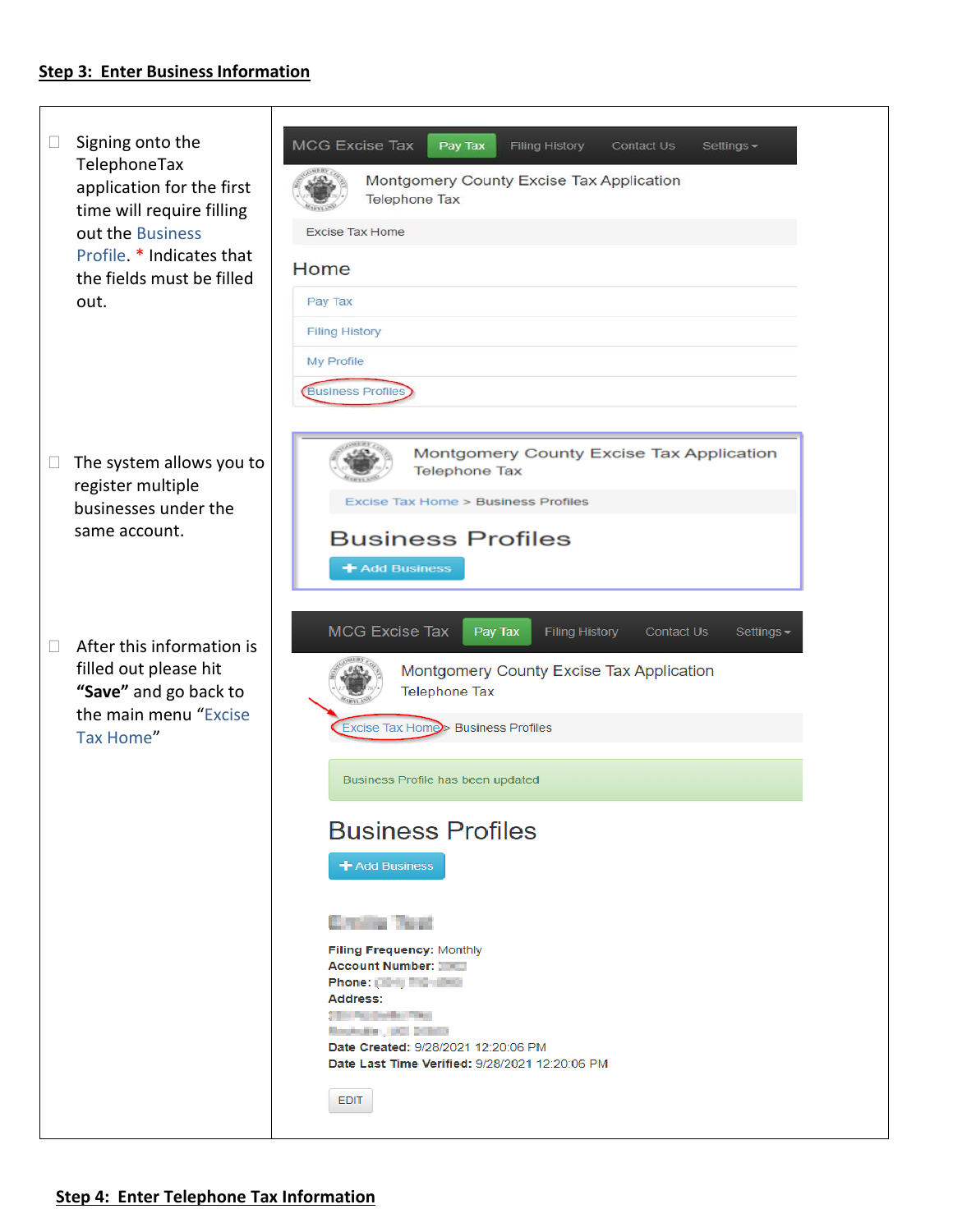| $\Box$<br>To submit a Telephone<br>Tax payment, click "Pay<br>Tax".                                                                    | <b>MCG Excise Tax</b><br>Filing History<br>Pay Tax<br>Contact Us<br>Settings-<br>Montgomery County Excise Tax Application<br><b>Telephone Tax</b><br><b>Excise Tax Home</b><br>Home<br>Pay Tax<br><b>Filing History</b><br>My Profile                                                                                                                                                                                                                                                                                                                                                                                                                                                                                                                                                                                                                                                                                                                                                                                                                                                  |
|----------------------------------------------------------------------------------------------------------------------------------------|----------------------------------------------------------------------------------------------------------------------------------------------------------------------------------------------------------------------------------------------------------------------------------------------------------------------------------------------------------------------------------------------------------------------------------------------------------------------------------------------------------------------------------------------------------------------------------------------------------------------------------------------------------------------------------------------------------------------------------------------------------------------------------------------------------------------------------------------------------------------------------------------------------------------------------------------------------------------------------------------------------------------------------------------------------------------------------------|
| Select the<br>$\Box$<br>Business that you<br>will be paying the<br>tax for.<br>Click on the<br>$\Box$<br>"Next" button.                | <b>Business Profiles</b><br>MCG Excise Tax Pay Tax<br>Filing History Contact Us Settings -<br>Signed in as <b>Example 2018</b> Logout<br>Montgomery County Excise Tax Application<br><b>Telephone Tax</b><br>$\heartsuit$<br>Excise Tax Home > Select Tax to Pay<br>Tax Payment Information<br>Controller<br><b>Select Business</b><br><b>Select Tax</b><br><b>Telephone Tax</b><br>Next                                                                                                                                                                                                                                                                                                                                                                                                                                                                                                                                                                                                                                                                                               |
| Select the Year and<br>$\Box$<br>Month, and complete<br>the Telephone Tax<br>information<br>Click on the "Submit"<br>$\Box$<br>button. | MCG Excise Tax Pay Tax Fling History<br>Contact Us<br>Signed in as<br>Montgomery County Excise Tax Application<br><b>Telephone Tax</b><br>Excise Tax Home > File Tax<br><b>Tax Payment Information</b><br>Information<br><b>Business Name:</b><br><b>Contract Contract</b><br>Type of Tax:<br>Telephone Tax<br>Filing Period<br>2021 $\vee$<br><b>Select Tax Reporting Year</b><br><b>Select Tax Reporting Month</b><br>$\checkmark$<br>August<br>9/15/2021<br>Due Date<br>WZ<br>Types of Telephone Service<br>Quantities Within Montgomery County<br>Rate of Tax<br><b>Amount of Tax</b><br>\$0.00<br>Centrex Access and Trunk Lines<br>0.20<br>2.00<br>\$0.00<br>Other Access and Trunk Lines<br>Voice Over Internet Protocol (VOIP)<br>2.00<br>\$0.00<br>Cellular Telephone Lines<br>3.50<br>\$0.00<br>Prepaid Wireless Lines<br>3.50<br>\$0.00<br>Personal Communication Lines<br>3.50<br>\$0.00<br>Other Commercial Mobile Radio Lines as defined by the<br>3.50<br>\$0.00<br>Federal Communications Commision (FCC)<br><b>Subfotal:</b><br>80.00<br><b>Tax Amount</b><br>\$ 0.00 |
|                                                                                                                                        | Delinquent Payments<br>\$ 0.00<br>Interest <sup>Q</sup><br>Penalty O<br>\$ 0.00<br><b>Total Amount Due</b><br><b>Total Tax Due</b><br>\$ 0.00                                                                                                                                                                                                                                                                                                                                                                                                                                                                                                                                                                                                                                                                                                                                                                                                                                                                                                                                          |